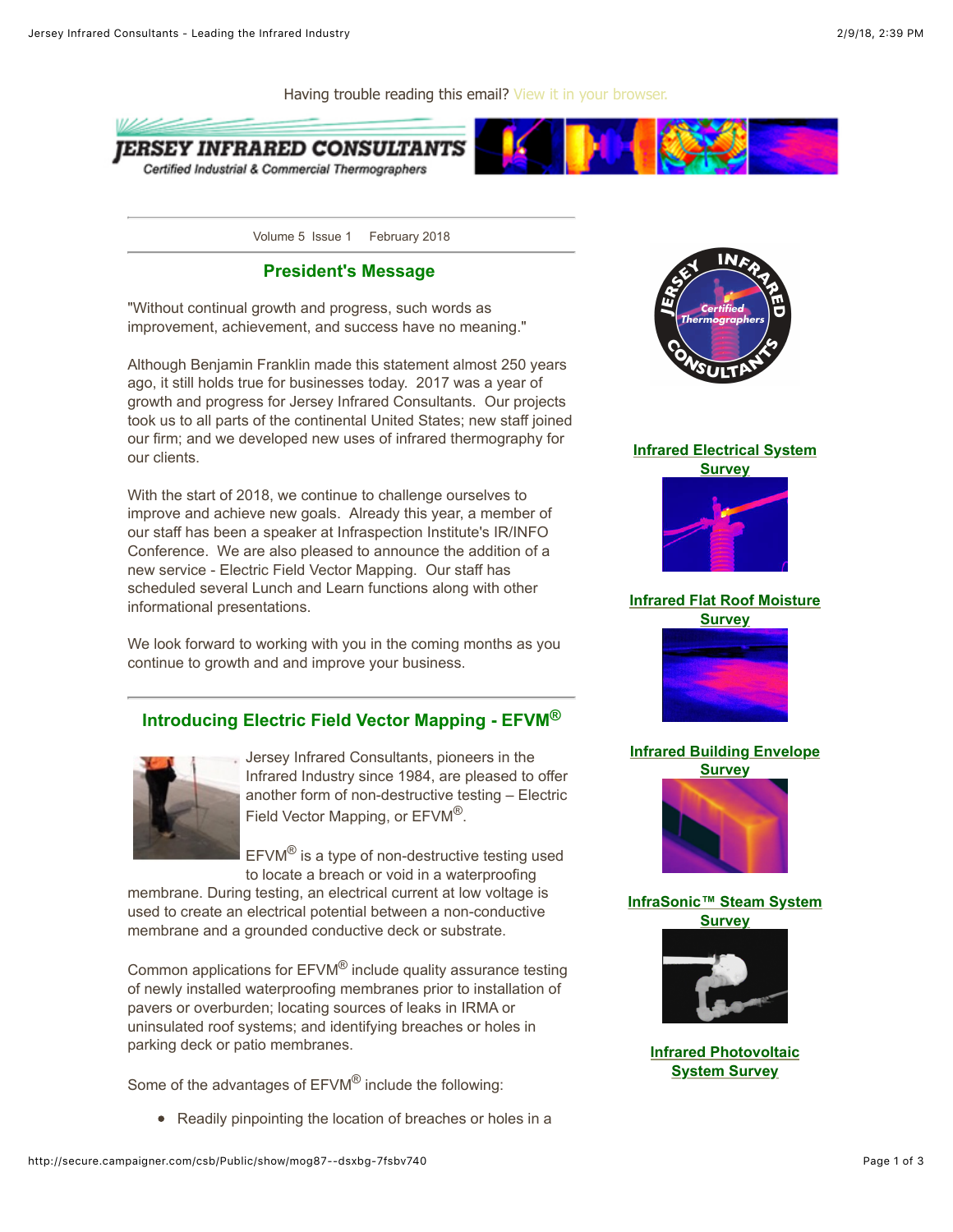membrane

- Testing may be performed as soon as a membrane is applied
- Defects may be repaired and retested on the same day
- May be used on IRMA, ballasted, overburden, and uninsulated roof systems
- Enables repair of a breach before water has a chance to enter the roofing system
- Testing can be performed during daytime hours

Electric Field Vector Mapping complements Jersey Infrared Consultants' existing services and allows us to test roofs that are not candidates for infrared inspections. All EFVM<sup>®</sup> testing is performed by experienced technicians using state-of-the-art equipment.

#### **[More Information](http://trk.cp20.com/click/mog87-diohub-7fsbv744/)**

# **InfraSonic™ Steam System Surveys Help Reduce Energy Losses**



Steam traps are automatic, mechanical valves designed to help maintain steam system efficiency by discharging condensate and air from a steam system.

Because they are mechanical devices, steam

traps eventually fail. Failure in an open position allows costly steam losses to add up quickly. Failure in a closed position not only reduces steam system efficiency but also allows acidic condensate to attack steam system components. In a closed steam system, failed steam traps give no outward sign of failure.

According to some industry estimates, the industry average for steam trap failures is 50%. Such a failure rate, combined with the high cost of steam production, can account for losses exceeding several hundred-thousand dollars annually. Jersey Infrared Consultants' InfraSonic™ Steam System Survey can readily detect and document failed steam traps.

The first step in an Infrasonic™ Survey is to use a thermal imager to inspect the steam trap along with its supply and discharge lines. Supply line temperatures below 212°F indicate that steam is not reaching the trap. The thermal imager may then be used to help determine the cause.

The next step is to perform a contact ultrasound test. Properly working traps are generally quiet except when cycling. Typically, a hissing or a rushing sound indicates a failed trap.

Combined with timely, effective repairs, data from an InfraSonic™ Steam System Survey can help a company save thousands of dollars annually while reducing its carbon footprint.



**[Infrared Mechanical Survey](http://trk.cp20.com/click/mog87-diohuo-7fsbv747/)**



### **[Infrared Maritime Surveys](http://trk.cp20.com/click/mog87-diohuq-7fsbv749/)**



#### **[Jersey Infrared Brochure](http://trk.cp20.com/click/mog87-diohus-7fsbv741/)**

**[Contact Us](http://trk.cp20.com/click/mog87-diohut-7fsbv742/)**

#### **[More Information](http://trk.cp20.com/click/mog87-diohuc-7fsbv745/)**